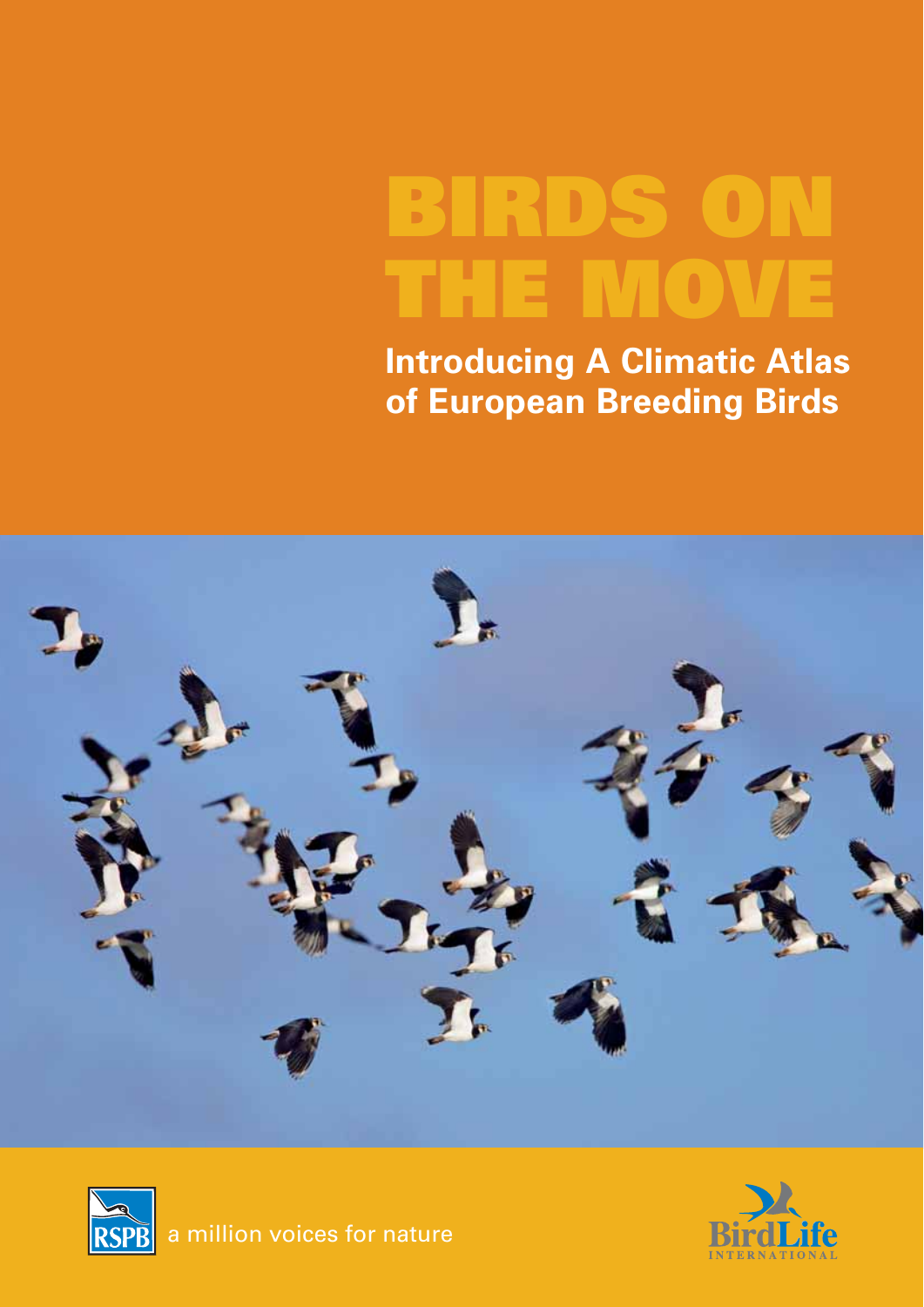### **INTRODUCTION**

The publication of A Climatic Atlas of European Breeding Birds is an important landmark in our understanding of impacts of human-induced climate change on our environment. This short explanatory document, produced by the RSPB (BirdLife Partner in the UK), outlines the key findings of the Atlas, and presents our views about its implications for future climate, conservation and land-use policies.

The Atlas predicts that without vigorous and immediate action to reduce climate change, the potential future range of the average European bird species will shift by nearly 550 km north-east by the end of this century, and will reduce in size by a fifth. More species look set to lose than to gain from projected climatic change. For some species, there is no overlap between their potential future range and their current range; and for a few, there is no future potential range left in Europe. Some bird species that are currently found only in Europe, or that have only small populations elsewhere, are expected to run a significantly increased risk of extinction.

The Atlas has added to the growing body of evidence, telling us that our world and the life it supports are in grave danger from climate change. We must act to reduce the greenhouse gas pollution that is creating this crisis. The RSPB, like the whole global BirdLife Partnership, looks forward to helping our members and supporters make their own lives 'greener', whilst challenging politicians to create the low-carbon economy we need.



But we must also respond to this unprecedented (and partly already unavoidable) threat to nature, with a renewed investment in the natural environment. We must look after our protected areas better, and make them more resilient to the impacts of change. We must create much bigger areas of new habitat, and make the land around them – whether in towns or the countryside – friendlier to wildlife. Our efforts to protect birds and other wildlife from the impacts of climate change now will be rewarded in the years to come, when we look around and see that we have survived the current crisis together. The Atlas is a crucial guide towards planning for the future – now it is up to us to act.



Creating new inter-tidal habitat through initiatives such as the RSPB's Wallasea Island Wild Coast Project will help wildlife and people adapt to the impacts of climate change.

**2**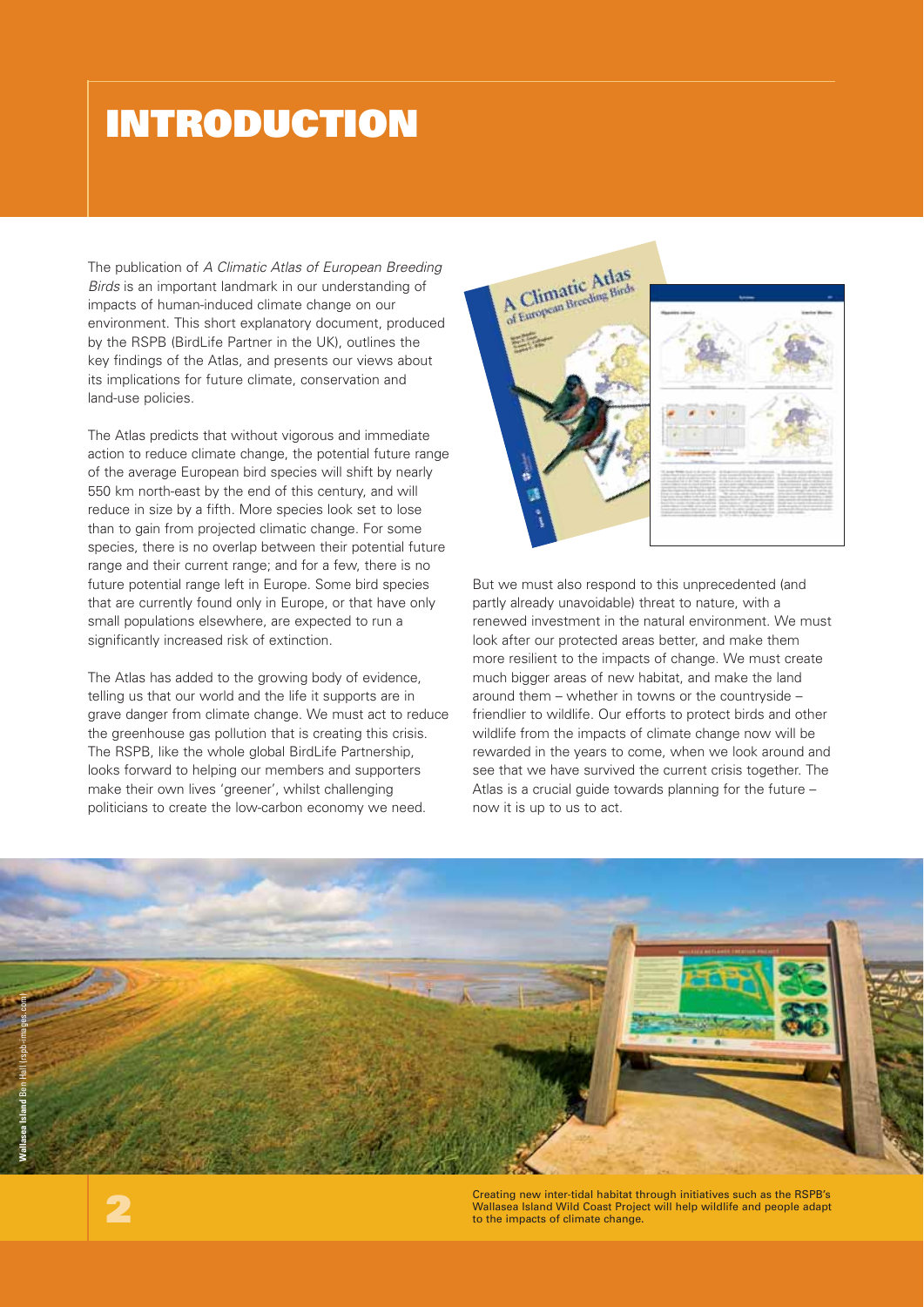

#### **KEY FINDINGS OF THE CLIMATIC ATLAS OF EUROPEAN BREEDING BIRDS**

- **The Atlas shows projections of the potential range of** European breeding bird species at the end of the 21st century. These are not predictions of actual future range, but show where suitable climate conditions (climate space) are likely to be present.
- $\blacksquare$  The projections are based on the effects of a likely 3°C increase in average global temperature above pre-industrial levels. More or less warming results in projected range changes that are more or less extreme, respectively.
- **The centre of the potential future range of the average** species is predicted to shift nearly 550 km north-east.
- **The potential future range of the average species is** about one fifth smaller than the current range.
- **For some species, the potential future range does not** overlap with the current range at all. The average overlap is 40%.
- **E** Arctic and sub-Arctic birds and some Iberian species are projected to suffer the greatest potential range loss. Projected changes for some species found only in Europe, or with only small populations elsewhere, suggest that climate change is likely to increase their risk of extinction.
- **Projected changes in the location and extent of future** potential range of individual species vary according to the global circulation model and greenhouse gas emissions scenario used, but the main conclusions are similar.

#### **INTERPRETING THE MAPS: ESSENTIAL CAVEATS**

- **E** Climate may not be the dominant factor limiting the recent breeding range of all species. For example, the ranges of several birds of prey have been reduced by human persecution, whilst some seabirds rely on the availability of suitable nesting cliffs.
- **Some species may be unable to extend their** geographical range immediately into areas made potentially suitable by climate change, because of limited capability to disperse or lack of suitable habitat.
- - Fragmentation of suitable habitats because of human land use can also make such dispersal more difficult.
- **Range changes can also be delayed because it takes** time for suitable conditions to develop, or the necessary habitat is not present.
- **Some habitats may persist after conditions are** predicted to become unsuitable for their survival. These 'lag times' could allow them to come through a period of climate instability and recover, if greenhouse gas pollution is controlled.

#### **RESPONDING TO THE CHALLENGE**

- **Nome 10 Nome 20 Nove 20 Nove 20 Nove 20 Nove 20 Nove 20 Nove 20 Nove 20 Nove 20 Nove 20 Nove 20 Nove 20 Nove 20 Nove 20 Nove 20 Nove 20 Nove 20 Nove 20 Nove 20 Nove 20 Nove 20 Nove 20 Nove 20 Nove 20 Nove 20 Nove 20 Nove** an average 2°C temperature rise risks catastrophic impacts on wildlife.
- **Nomos** We must make wildlife resilient to the impacts of climate change. This will require increased investment in protected areas and the wider countryside, to secure healthy populations – wildlife that is already stressed will be ill-equipped to cope with climate change.
- **Ne must also accommodate expected changes in** distribution. More space is needed in which natural habitats can develop or be managed to provide the scope for species to shift their ranges. New habitat is needed both as large blocks and also more widely spread through the countryside to allow species to move more readily between core areas.
- - We have many of the instruments we need to help wildlife. In particular, full and imaginative implementation of the EU Birds and Habitats Directives can help wildlife both inside and outside protected areas.



**3**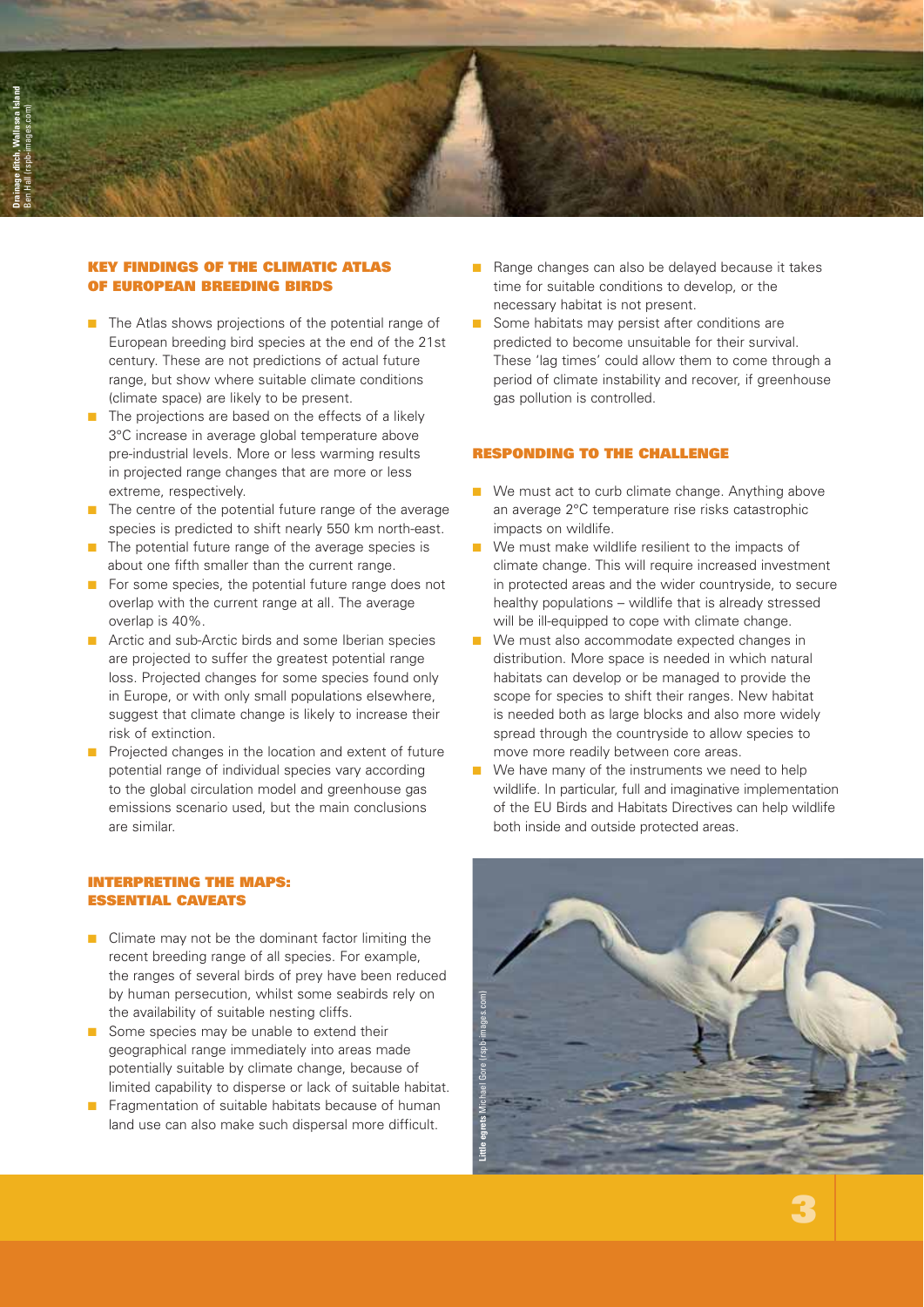### **WHAT DOES THE ATLAS SHOW?**

The Atlas marks a major advance in understanding of the potential impacts of climate change on wildlife. It combines field data with climate simulation modelling to map the potential geographical ranges of most European breeding bird species at the end of the 21st century. It does this by describing the current breeding range of each species in Europe in terms of three measures of climate: summer warmth, winter cold and water availability. This describes the typical 'climate space' occupied by each species. The Atlas then combines this climate space information with models projecting the late-21st-century climate of Europe, under a moderate greenhouse gas emissions scenario. The results map the potential future range approximately 80 years from now, if global greenhouse gas emissions match this scenario. The potential future range describes the geographical area that is expected to have similar climate characteristics in the late 21st century to those present in the range of the species during the 1980s. It should be kept in mind that other factors, such as habitat availability, might prevent a species from fully occupying this potential future range.

#### **MORE BIRDS AT RISK**

The potential future range of the average bird species is predicted to shift nearly 550 km north-east and to be about one fifth smaller than the current range. For some species, the potential future range does not overlap with the current range at all, while the average overlap between the current range and potential future range is 40%. Examples of the Atlas results are given here for Dartford warbler Sylvia undata and red/willow grouse Lagopus lagopus. Arctic and sub-Arctic birds and some Iberian species are expected to suffer the greatest potential losses of range. Of special concern are range changes projected for some species found only in Europe, or with only small populations elsewhere. For these species, climate change is especially likely to increase their risk of extinction.

#### **INTERPRETING THE MAPS**

It is important to note that the Atlas reports projections of potential range, not predictions of the actual future range at a particular time. This distinction is important for several reasons. First, all bird species are influenced by climate,

either directly or indirectly; but climate is not the only factor influencing bird distribution – habitat availability or hunting pressure can also be important. For example, the ranges of some large species of birds of prey have been reduced from their historical extent by human persecution. In these cases, the part of climate space currently occupied by the species may be more restricted than it could potentially be, and so may not provide an accurate basis for predicting potential future range under climate change. A similar caveat is applicable for species whose ranges are currently limited by lack of habitats that are naturally rare, such as cliffs, or habitats that are rare because of degradation or destruction by human activity, such as large wetlands.

Second, lack of suitable habitat in the potential future range may limit the actual range occupied in the future. This will depend on many factors, most importantly on future land-use patterns and the availability of protected areas in the potential future range.

#### **TIME TO ACT**

Species may not immediately come to occupy available habitat in areas with a newly suitable climate. Some species may have limited capability to disperse into newly suitable areas. Fragmentation of suitable habitats because of human land use can make such dispersal even more difficult. Range changes can also be delayed because it takes time for suitable conditions, such as habitat or food availability, to develop. A bird will not be able to change its range before such changes have themselves taken place. This also applies to potential losses of range: for example, it may take many decades for a type of forest required by a bird species to disappear from an area that is no longer climatically suitable. These lags buy crucial time for conservation. Managing habitats to enhance the colonisation of newly suitable areas and to delay or prevent the disappearance of the conditions required by a species will be important methods for reducing the adverse effects of climatic change on ecosystems and wildlife. Premature abandonment of conservation measures for a species at a site identified as a 'lost cause' because of projected climate change may prevent existing populations from producing sufficient colonists to occupy newly suitable areas elsewhere.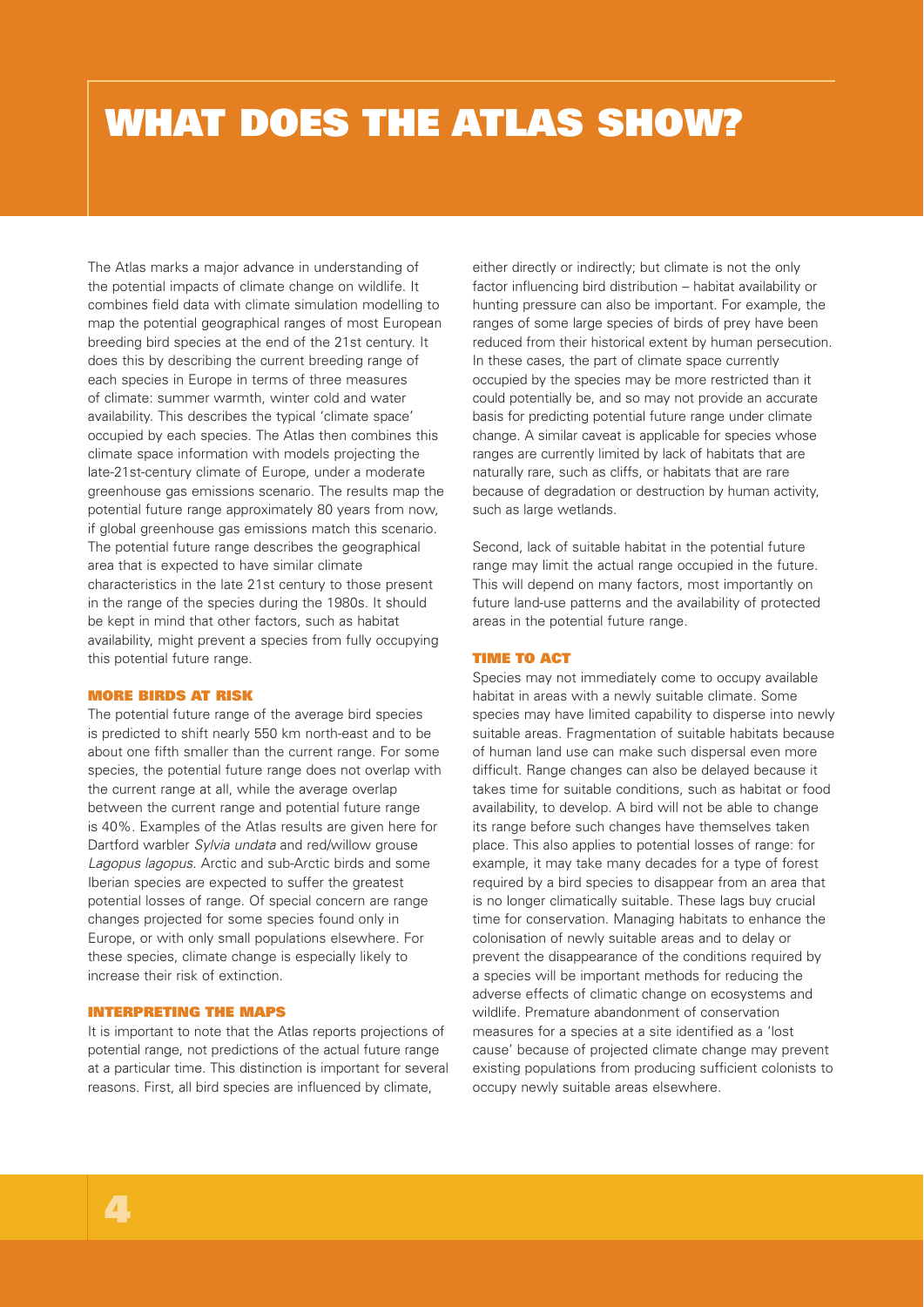#### **DARTFORD WARBLER: PRESENT AND POTENTIAL FUTURE DISTRIBUTION**



#### **Simulated distribution in 1961–1990**

The Dartford warbler currently breeds in south-west Europe, from Iberia to an eastern limit running from southern England across central France and southern Italy. Outside Europe it breeds only in a narrow strip of coastal north-west Africa, from Morocco to Tunisia. The current range is described very well by climatic conditions, with just a few incorrectly simulated occurrences.



#### **Potential late-21st-century distribution**

The potential future range of Dartford warbler is shifted northwards and eastwards. New areas with potentially suitable climate extend north to include much of the British Isles and western Europe, as well as through the eastern Mediterranean and the Balkans to southern Russia. More than 60% of its present range, however, including much of Iberia and the western Mediterranean, is simulated as no longer suitable.

#### **CLIMATE CHANGE SIMULATIONS: DEALING WITH UNCERTAINTIES**

The maps in the Atlas are based upon simulations of a moderate scenario of climate warming in Europe (a likely 3°C increase in global average temperature above pre-industrial levels by the end of the 21st century). Greater or lower predicted levels of warming result in projected range changes that are similar in direction, but that are more or less extreme, respectively. The use of alternative global circulation models also makes a difference, but the broad conclusions are unaffected. These differences are summarised in the concluding chapters of the book. The degree of warming that we end up facing will have a crucial impact on our ability to conserve species both by management to retain them within their current ranges, and by encouraging their occupation of their potential future range by facilitating movement through the landscape.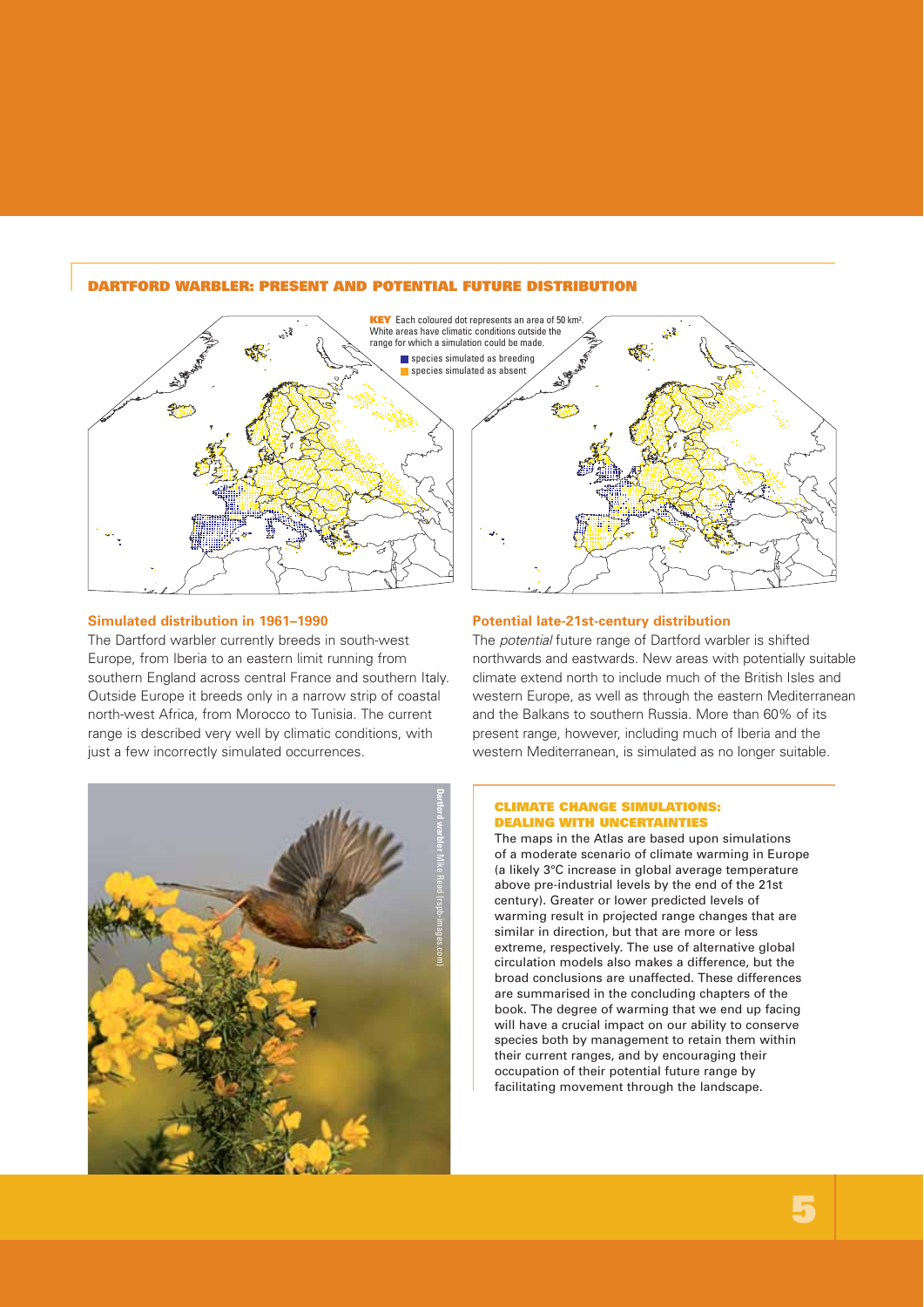#### **WILLOW GROUSE: PRESENT AND POTENTIAL FUTURE DISTRIBUTION**



#### **Simulated distribution in 1961–1990**

The willow grouse (the endemic British sub-species of which is red grouse) currently breeds across northern Europe, from the British Isles through Fennoscandia to northern Russia. The current range is described very well by climate, with only a few minor discrepancies.

#### **Potential late-21st-century distribution**

The potential future range of willow grouse in Europe is shifted north-westwards, with most current breeding localities in the southern half of the present range simulated as no longer suitable.

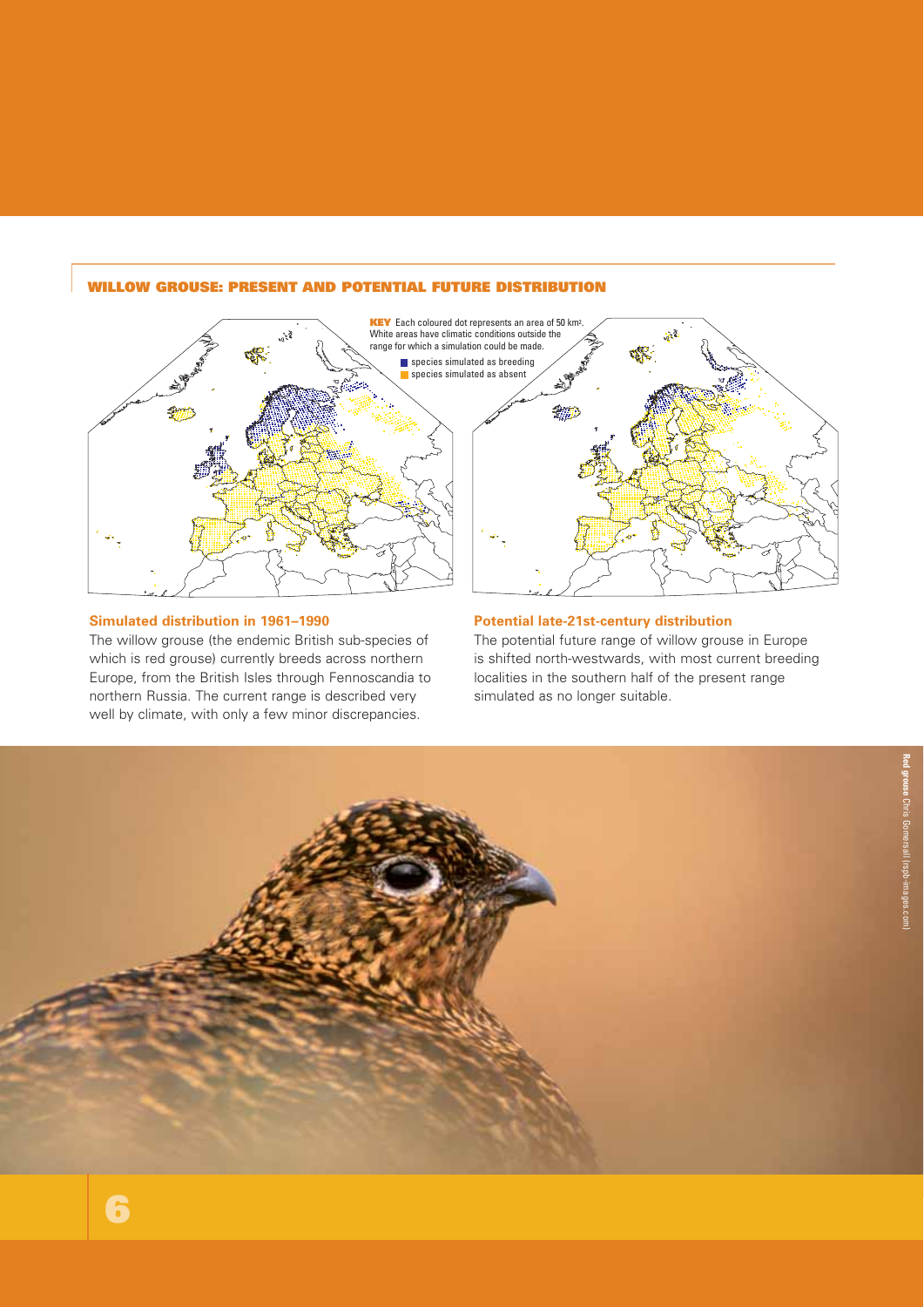## **HOW CAN WE HELP WILDLIFE ADAPT?**

The Climatic Atlas provides new evidence of the threats to wildlife from dangerous climate change. With this change occurring against a background of habitat loss and fragmentation, pollution and persecution, many species may struggle to survive. A key question is how should nature conservation, and wider public policy, respond to this challenge? The answer, we believe, is a twin-track approach, which protects and restores today's wildlife, and prepares for an uncertain future.

#### **IMPROVING THE HEALTH OF WILDLIFE NOW**

Our first task must be to secure healthy populations of birds within their current ranges. Already, almost half the bird species in Europe have Unfavourable Conservation Status because of pressures unrelated to climate change. Many habitats are also degraded or neglected – in the UK, for example, 80% of our blanket bogs have been damaged. We will not be able to manage the threat of climate change unless we tackle these problems first. Central to this will be the extent and quality of our networks of protected areas. Land managed specially for nature conservation offers protection from pollution, persecution and development. There is no evidence that these pressures will lessen as climate change bites; indeed many of them may become more intense. For this reason alone, climate change is likely to increase, rather than decrease the importance of protected areas for wildlife.

#### **PREPARING FOR THE FUTURE**

Protecting today's populations will not be enough on its own. Over time, we will need to adjust the management of nature reserves and protected areas to reflect changes in species' distributions. We will be able to do this with much greater confidence if protected areas are expanded and buffered within much larger habitat restoration schemes. Such schemes would provide suitable conditions for existing populations (including the space needed for them to move) and accommodate new species in the future. They would also provide vital services, including carbon storage, flood risk management and water purification. Finally, we will need to make sure that the wider landscape – whether farmed or urban – is 'permeable' to species' movements. We can start by providing stepping stones of high quality habitat and by



creating key habitat features in production landscapes – ponds, hedges, ditches, field margins – that offer food and shelter for a wide range of plants, birds and other wildlife.

#### **TRIED AND TESTED TOOLS FOR NEW TASKS**

We already have many of the tools we need to help wildlife adapt to climate change in Europe, but we must use them more effectively and with renewed vigour. The development of national and international adaptation strategies, with the protection of the natural environment at their core, is an important first step. We must also make full and proper use of the Birds and Habitats Directives and reform land-use policies to secure and improve our network of protected sites, and to help deliver a more resilient and permeable countryside.

We have much to do, and the Climatic Atlas is a warning that we must do it faster, and with more courage. We must cut emissions deeply, and immediately; and we must re-invest in policies to protect and enhance the natural environment. Anything less, and we may find that even if we come through the climate crisis, much of our precious wildlife will not.